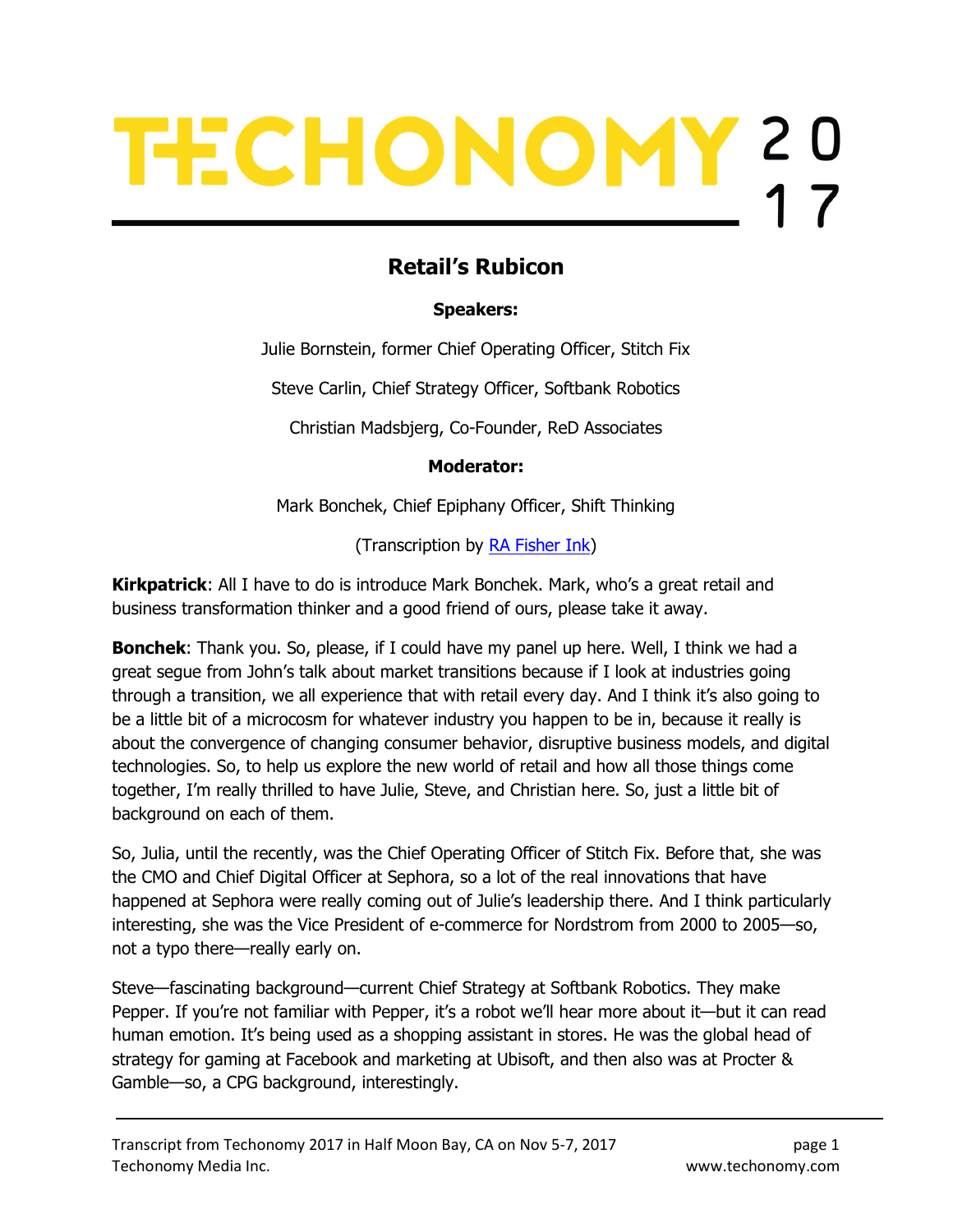Christian Madsbjerg—cofounder at ReD Associates, which is a strategy consultancy based on the human sciences and they have anthropologists and sociologist and even art historians? Yes. And also, the author of Sensemaking: The Power of the Humanities in the Age of the Algorithm.

So, some really great perspectives here in terms of consumer behavior, technology, and retail. So, I just want to get us started with a few facts because this is the setting that all of them are operating in—and you probably experience on a daily basis, but it's really incredible to see these transitions. So, over 8,000 stores are going to close this year and over the next five years, one out of every four malls will be out of business. And since 2002, department stores have lost about half a million jobs and e-commerce has only added back a third of that. And then last year, 43 percent of all online retail sales in the U.S. went through Amazon and 20 percent of all U.S. consumers are Prime members.

So, we've got closing stores, closing malls, increase of e-commerce—it continues to grow rapidly—where do go from here? What is the future of the store? Julie, you see—let's start with you. You've seen it from all different sides. Where is this going? Is it inevitable? Will there be something that turns it around?

**Bornstein:** I have always felt that shopping is a sport and human past time. And when you go back to the beginning of mankind, markets are not just a reason to go for getting physical goods, but also the socializing and the experiences is something that probably half the population enjoys, from studies that I've seen. I do not think physical retail is going away, I guess that is to say.

However, certainly the need to go to a store to get something you know you need no longer exists. And so, I think the way I have been thinking about it in different context is that, in the next five to ten years, it will sort of stabilize around 50/50 in terms of the consumer segments that I've worked in. I think it's a little bit different for some categories that really lend themselves more to online.

But, if you think about sort of the 50/50 of online versus offline buying, you think about the fact that there is definitely too much real estate out there—so there is going to be a shrinkage and there is going to be sort of a displacement and sort of a need to reuse that physical space. I just recently saw a picture of Rackspace's office in Texas and they took over an entire mall for their office. So, you know, I think the repurpose of physical space is definitely going to be an interesting one.

And then, the question is what's the purpose of physical retail? And, you know, there are some examples—certainly, at Sephora, we were really focused on making the reason to come into store—I'd say a couple of key tenets to it.

One is, it needs to be located in a place that you're either shopping on the street anyway—and so it's easy to pop into—or you can go and park. So, one of those two things are pretty core to it.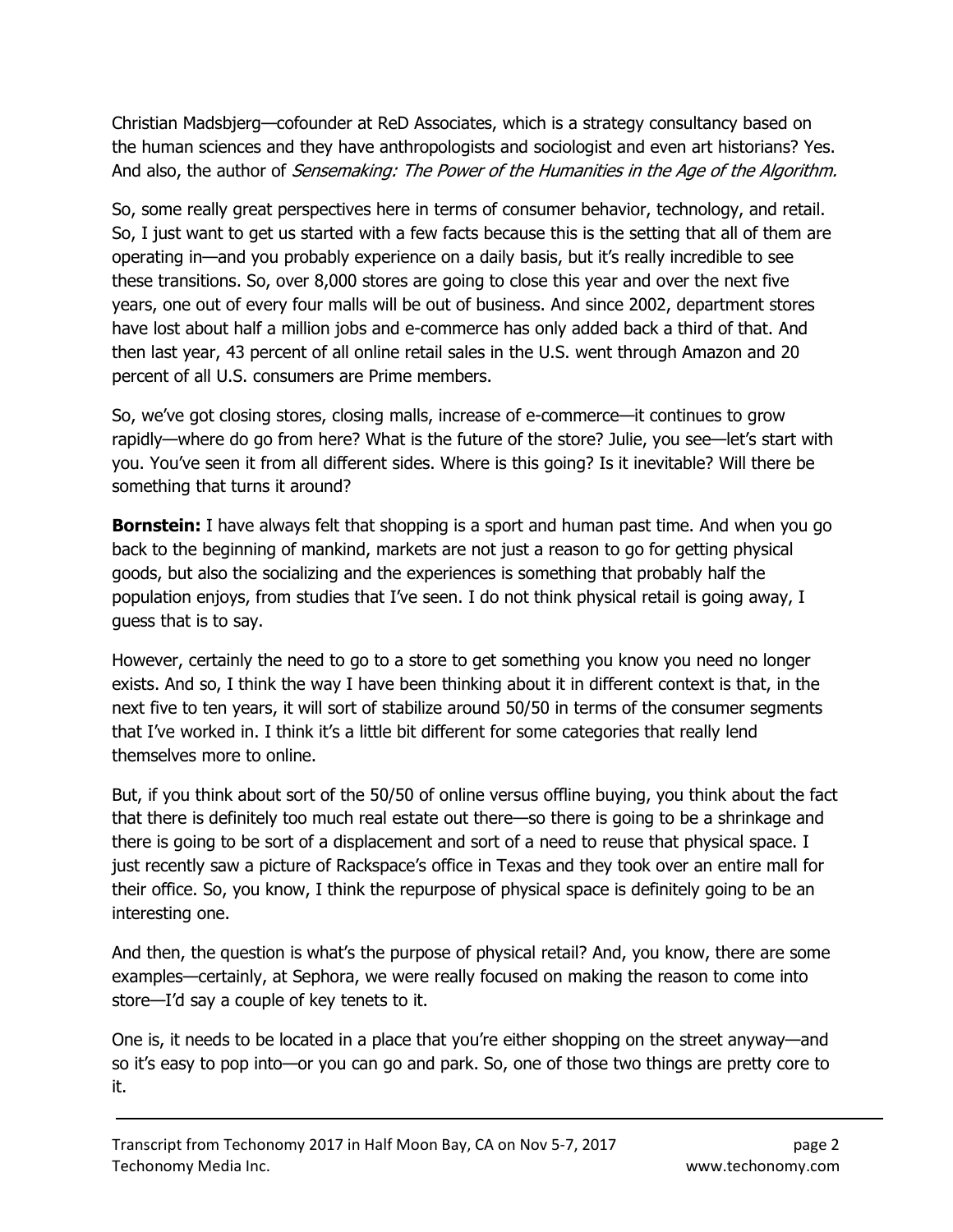And then the second is, there are actually people in there that can give you help. And so, if you go to a majority of retail stores today, it's hard to find someone to help you and certainly the people don't have a lot of knowledge. Obviously Apple is the sort of, you know, ideal opposite where the people are so trained and so passionate and you actually need their help—and so you go in and talk to them and get the help. And I think Sephora was an example of—we did a lot of work on training the associates in the stores to be able to actually teach you how to use product and be able to get free services in the store.

And the third is that, you know, it needs to be a pleasant experience. So, you can go into places that are just depressing. I was in a JCPenney. My 80-year-old mom wanted pink slippers and she wanted to go to JCPenney, which cracked me up. And I was like, "This is the problem with JCPenney but—" So, you know, we were walking around, there were no pink slippers to be found. It's sort of luck if they have what you want—and couldn't find a person to help us to save our life. So, obviously, that's not going to exist. There just weren't enough people in that store to make it pay for the few people that were working there.

And so, I think the standards change and you think about a physical retail location as "What are we going to do draw people in?" Why would people be coming? How can we add value? And then certainly, as technology sort of evolves, the role that technology plays in the physical environment is going to be really interesting.

The only thing in my time at Sephora that I really found compelling was actually a digital experience that we created with a device. We partnered with Pantone's technology arm and there was an actual device that can read the color of your skin. It's called Color IQ. It could then automatically match you to, among thousands of shades of foundation—the right foundation for you. That's makeup—a makeup product—for the men in here that don't wear foundation. And the benefit was then you could sort of save that—your Color IQ—in your account, you could buy online or in-store in the future. And that's not something you can yet do with your iPhone because it can't actually capture the perfect color. It was a pretty technical device.

But, you know, I would say all of the things that we tried around messaging on your phone to get you to come in and to actually be able to tell you what to do when you're in the store—all of that stuff, frankly, was more interference with the physical experience than anything. So, I think it will be really interesting and I'm excited to hear about the robot and how technology and physical environment will actually make the physical experience more compelling.

**Bonchek:** Okay, Steve. That's your cue.

# [LAUGHTER]

**Carlin:** Okay, no pressure. So, I'll build on that a little bit around experience and if you think about why you want to go into a store, it's to get that experience. So the question becomes, how can we leverage the technology that's out there to augment that experience. And so, one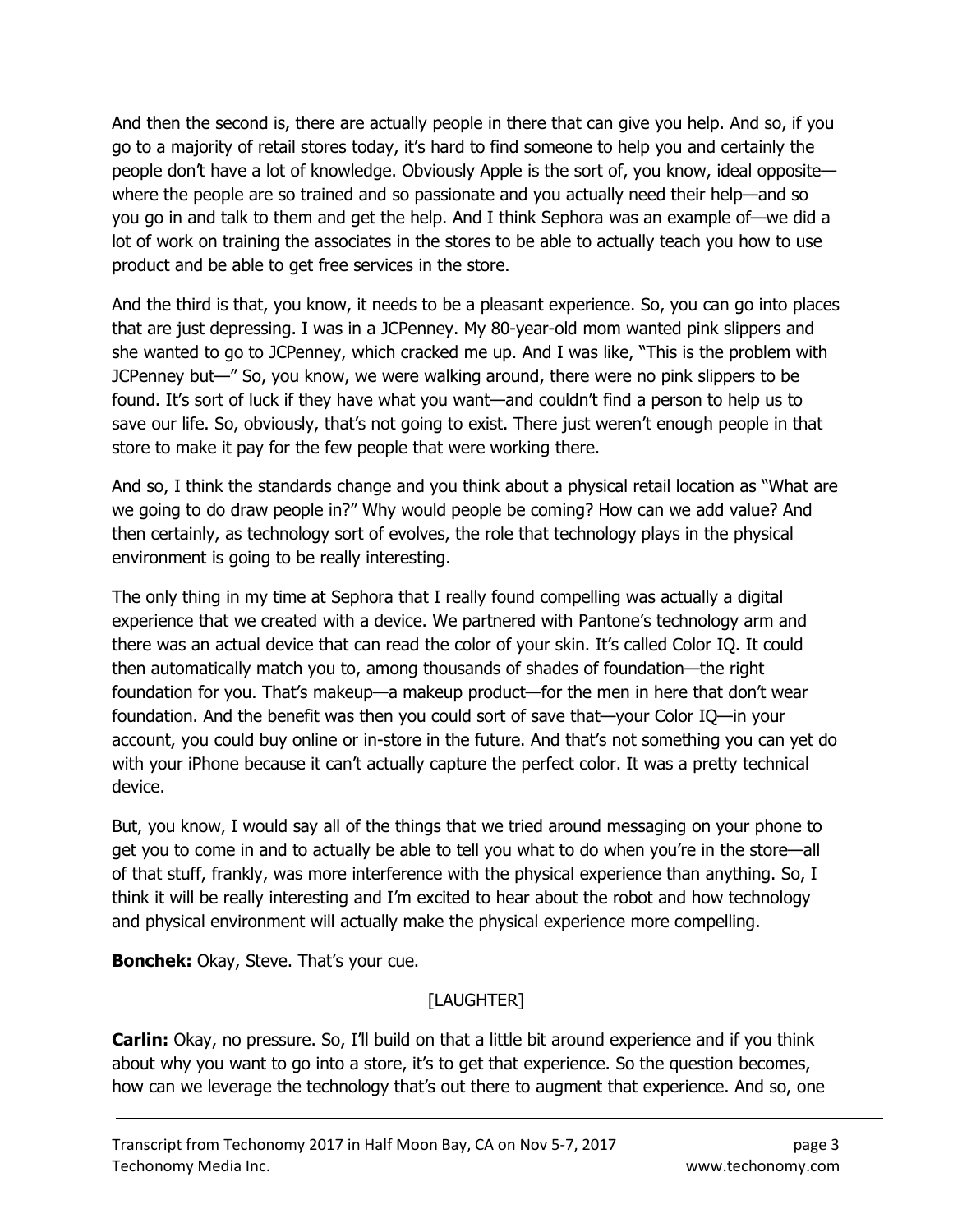of the ways I would answer your question is, I think, you're going to see the notion of omnichannel really centering around the idea of what identity. And so, what she just said was, you can store that information in the system and it would remember who you were.

Well, identity becomes really important if you really want to get into omnichannel because, at the end of the day, you can't have omnichannel if you don't know who it is. And if you don't know who it is, you don't know what's contextually relevant to that person at that moment in time. It's a shotgun approach.

And so, I think some of that refinement of that \$225 billion dollars that the CPG industry spends just in North America retail is going to become really important. And what you'll see is certainly you're going to see that the real estate close—but what's left will be hyper-efficient in how they go to market. The inventory for a lot of other services, not the least of which would be the likes of an Instacart or some sort of service that's going to pick it up for you. And so, where technology, like robotics, can play in is connecting identity with brand ambassadorship, if you will.

And so the ability to deliver the right marketing message at the right moment in time, at what Procter used to call "the first moment of truth" is everything for retail if you stop and think about it. So I think you're going to start to see some of these technologies being employed at shelf in a way that they've never been able to in a very engaging way.

And for those of you that don't know what Pepper is: Pepper is a -4-foot humanoid robot that has a face that's not quite too face-like, because that gets spooky. It has a tablet for two-way communication and it's got two arms that are really meant more to gesticulate because that's how we communicate, with our arms and our hands. And so, by mimicking how humans communicate, it creates a little bit more engagement, creates more empathy like the panel yesterday was talking about. And so again, that engagement is really important at that first moment of truth. And that's why robotics like ours can start to play a really important role in the retail setting.

**Bonchek:** So, Christian, I want to come to you about stores from more of the consumer perspective. So, just one data point though. So, it turns out that restaurants and bars have been growing twice as fast as retail and the view is that it's become more of that third place that Starbucks talks about. The mall is not the place where people go for that kind of sense of community. Are you finding that? What is the role of the store and the mall in people's social behavior?

**Madsbjerg:** I'm still trying to get over how big John Chambers was on France and on crickets.

# [LAUGHTER]

Like, France has the best education system, really? And crickets? Yes, I've had crickets actually in Copenhagen and they have sort of a kafir lime sort of pop. I think at any volume, it'll be rather unpleasant. But—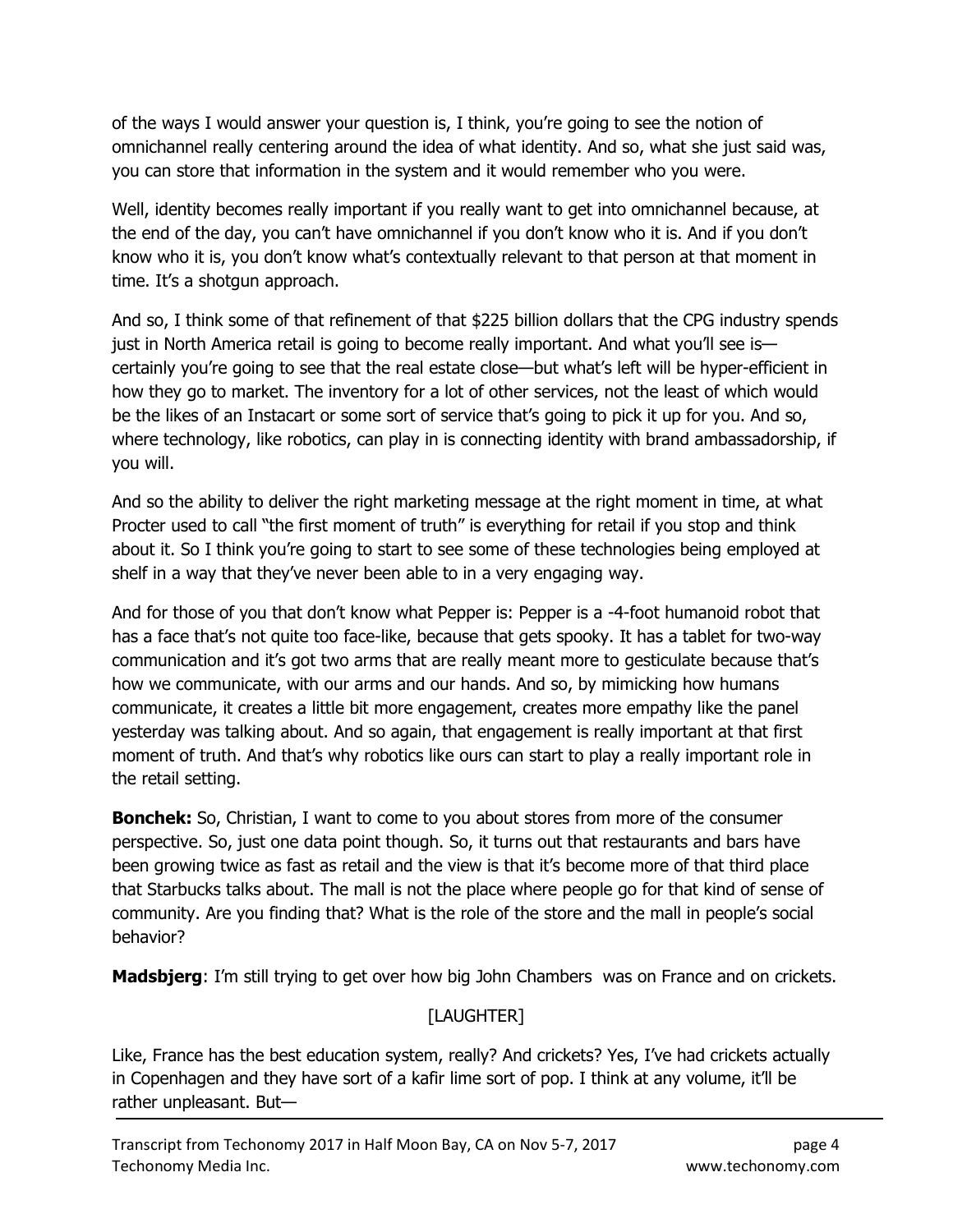### [LAUGHTER]

### Bonchek: So, cricket stores are not the future of retail?

**Madsbjerg**: I don't know. I don't know. I think we are trying to get started on trying to think about the future of retail. I think we're very, very early. I think a company like H&M is thinking about closing down half of its stores. I think if you walk up Fifth Avenue in Manhattan, I think you'd see a third of the stores there be closing down in the next eight years. I think it's really the implosion of a way of thinking.

So, it used to be that retailers—and I guess including Sephora—would be thinking about how much economic volume could be created on a square foot. And that logic, I think will go. The idea that there's a productivity for the store that can be counted in square feet. And the other one is that the funnel of retail is that you get people aware of a product and then you get them into a store, and then they buy something, and then they buy it again and then they end up loving the product. So, that sort of funnel logic that's been driving us for 30 years or so or more and have been driving investments is also falling apart. In my company, we were looking at people. Just how do they shop and how do they think about shopping, and so on. And it turns out they shop all the time.

But shopping is not just the square foot logic. It is figuring out things about the product and understanding things about the product. There's a trade somewhere in the system and then there is a testing and using it, and so on afterwards. So the shopping experience has been blown up to be much more. Which means that the store is just—I don't know—a third of the shopping experience. And figuring out the entire road from testing out things, to trading, to experiencing things and using them afterwards in order to inspire others, to start experiencing the things. That process is not necessarily a linear one anymore.

So, it used to be that you could invest in advertising and then people would come into the store and you would get money from them. Now, those things are off the hinge. You can spend a lot of time and money on stores, yet they might buy it somewhere else. Or you can spend a lot of time on creating experiences, yet they will buy it on Amazon or something like that.

In apparel, that is now 40 percent of the volume that goes that way. That's a lot. And that's why, if you walk up Fifth Avenue, that a third of the shops will go away. I think we will in the next six to eight months, [see] a lot of the big name brands, be either going out of business or in real trouble. And it's because of this changing nature of how people shop. And I think understanding that would be the beginning of anything.

Technology will be helpful, but the beginning would be, what are the patterns of behavior? What are the ways people get inspired? What are the ways people want to shop? And then think about what's the physical form and what's the technology, and so on. But it really is a fundamental rethink of how the business of retail is run.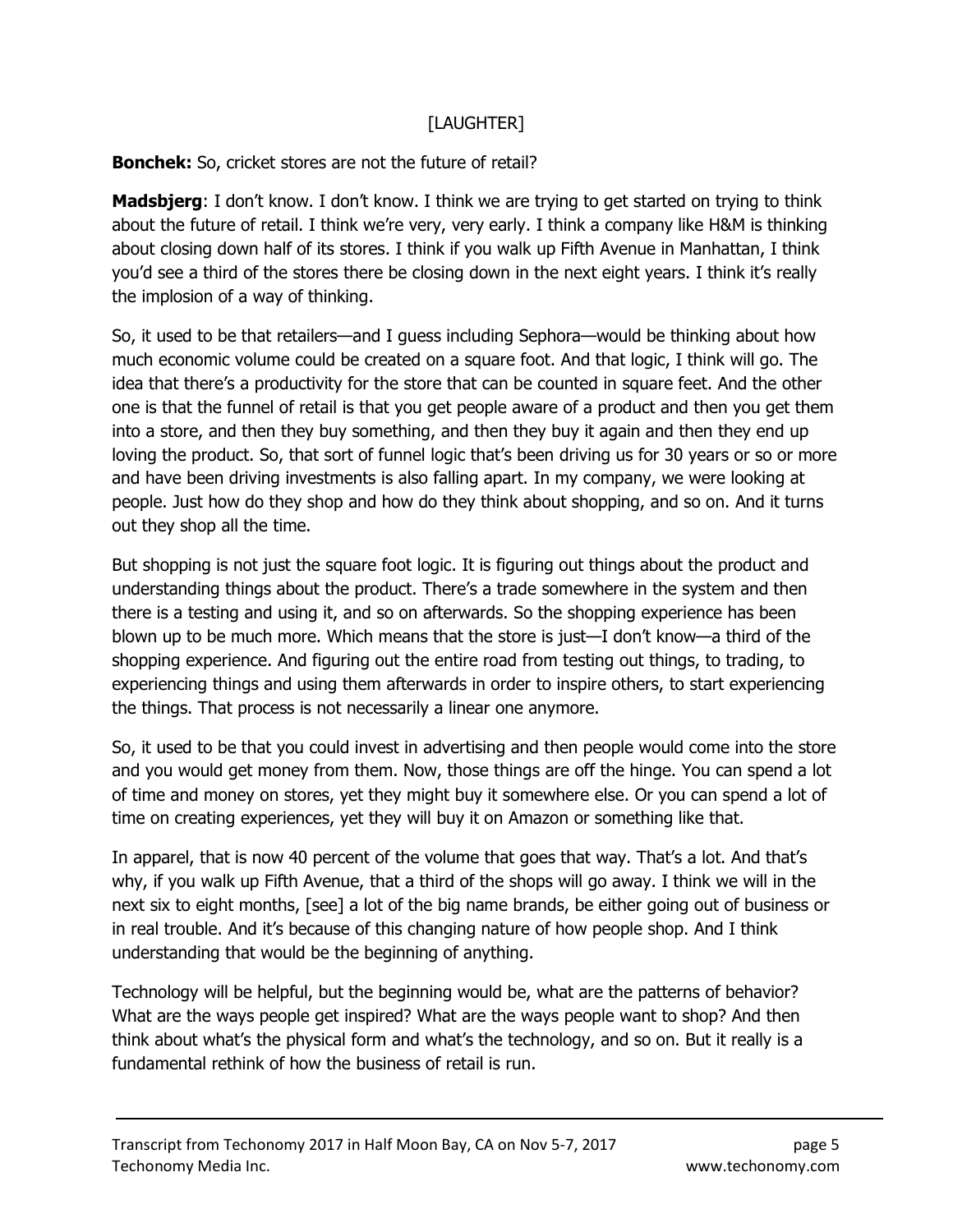Bonchek: So, building on that, Julie, perhaps you could talk a little bit about what you were doing with Stitch Fix, because that seems to fit in well here, which is moving an activity that normally would have happened in the store, in some ways, moving it into the home and bringing together the human and the technology. By the way, there's a great article in the magazine about Stitch Fix from Techonomy, so be sure to look at that. But perhaps just a quick primer on Stich Fix and what you learned there.

**Bornstein:** So just so everyone knows, Stitch Fix is like a retail department store in that we hold inventory of brands, hundreds of brands. Basically a customer comes on and fills out a profile of about 40 questions and then never sees the product beforehand, is assigned through an algorithm to a stylist. We have 3,500 stylists who work remotely and use our own proprietary system to style a customer. So a customer comes into their queue, they select five items that are already algorithmically scored for the customer and then write a note. Add a little human element to why—they type a note. They don't actually write a note. And then a box of five items is delivered to a customer and the customer tries on the clothes in the comfort of their own home and decides what they want to keep; [they're] only charged for what they keep and then sends back the rest in a really easy, already pre-labeled and prepaid envelop.

So, it's kind of a very seamless experience and now the business serves women of all sizes and also maternity and then men's also. So, if you haven't tried it out, definitely do, especially if you're in 50 percent of the population that actually doesn't love to shop. Because I think that is what is so interesting to me. My whole career was around creating great retail experiences. Nordstrom.com was sort of a creation of what I wanted as a consumer and I went to Urban Outfitters and Sephora and really helped all of those companies build these great online shopping experiences.

Then I got to Stitch Fix and I realized, as we looked at the data, about half the population doesn't like to shop or really even know how to. They look at a sea of clothes, whether online or in stores, and feel overwhelmed, and don't know what to do. And so, there aren't a lot of services—but everyone needs to get dressed, and actually, almost everybody wants to look good. So, the interesting thing about the Stitch Fix opportunity is it'sdoing a number of interesting things.

One is, data science is really at the core and so all of the algorithms built, whether they're to match consumers to stylists, consumers to product, pre-forecast inventory needs, do sort of automated re-buys or automated pricing, those things have all been built algorithmically and starting 2011 as a company, the ability to do that is something that is going to be impossible for a traditional retailer to try and retrofit as a business model. So there is an advantage there.

But the second thing is that it is serving a huge population of people who don't want to spend their time doing that. And we are seeing that, as the current generation gets more digitally connected, they want to spend their free time, doing experiences and spending more of it doing that.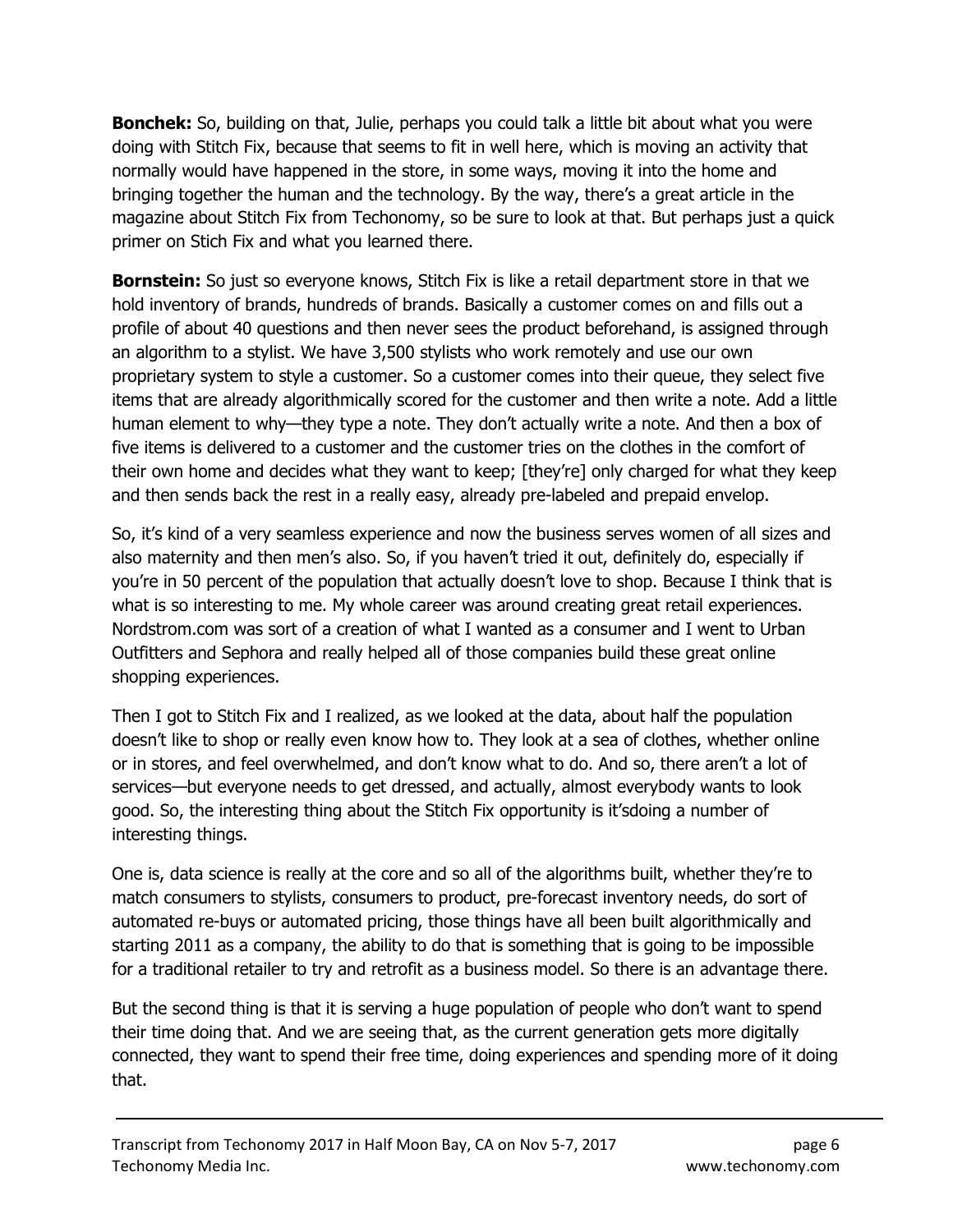And so, I do think retail can be experiential but for those who don't want to shop, this is a service that is really serving them. And the algorithm gets smarter of time and what we've found is people have said, "Great! Now I don't need to spend my time shopping anymore." And it has become kind of a new habit that we found the consumers love and there will be no physical experience at least, in the short term, it will be all online.

**Bonchek:** And what did you find with Stitch Fix—and also Steve, what are you finding with Pepper—in terms of what role the person plays and what role the algorithm or the AI or the robot [plays] and is that changing? What are we learning in retail about that kind of relationship between the person and the technology?

**Bornstein:** On the Stitch Fix side—and then I'll hear what Steve has to say—it is an ongoing journey. So, I would say that the primary algorithm that is determining match between consumer and product is going to take years to continue to improve and get better and better. And we would put new things into the algorithm and see an increase in keep rate as one of the metrics we use and then retention over time.

And so, what you can see is like in the early days the role of the stylist who is the human that sort of covers that last mile was greater. And over time, the whole theory that Eric Colson, head of data science, has said is, you want to have the machine do what the machine can do best and the human do what the human can do best. And so, I would say, the human has done a lot of confirming/correcting of the algorithm in the early days, but over time, they do less and less and they focus on what they're good at, which is emotion and relating and explaining in the note why they've done this and you know, that piece of it. And then also, hopefully the layer of their checking on what the algorithm is recommending gets smaller over time.

But there are certainly things that we believe machines will never replace, and we don't see getting to a place where it's no stylist. We think that stylist piece is important and it also is a big connection for our customers. So, about half the customers really actually care about who their stylist is, they have a relationship with them and that matters to them. There are other people that are just like, "Get me product I like and so, it's an interesting dynamic.

**Carlin:** I'd say, we're finding that what the robot can do is really address the low-level tasks in that setting. So, "Where is the restroom?" "How do I find such and such an item?" Greeting, that sort of thing. If you think about when you go into a retail setting, when somebody walks up to you and says, "Can I help you?" Nine times out of ten, what are you going to say? "No, thanks. I'm just looking." Right? And that has less to do with your actual need for help and more to do with the inherent baggage that we have as meeting together for the first time. So, the robot in that sense, from the shopper's perspective, allows for engagement much more quickly simply because there's no assumption that it's trying to sell you something and there's no assumption that I could somehow offend this person or be rude to this being, this robot. So, it immediately jumps past a lot of the hurdles that the human has in the store.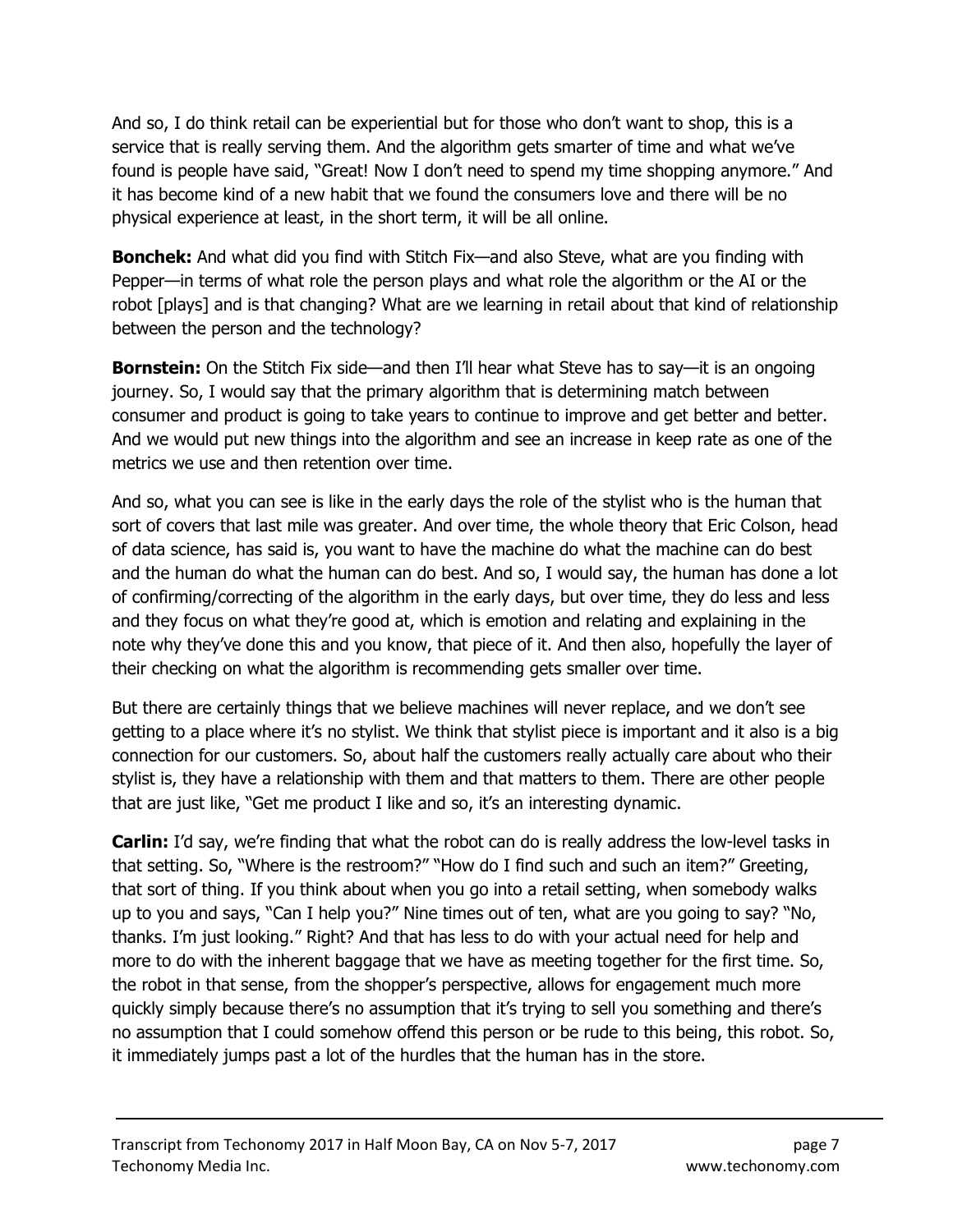Then back to the question about the AI,certainly it learns more as it has interactions and so, just like the algorithm will learn, so too will the robot be able to understand better what is intent and therefore what it should respond to. And the algorithms are getting better and better at seeing faces and understanding the difference between a male of a certain age and a female of a certain age and what might better to engage with.

And then finally, I think as we all get more and more confident speaking to our devices, you'll find this notion of conversational UX becomes much more important. So, Google came out yesterday and said that 20 percent of their searches are done off of voice, so that bodes very well for the likes of companion robots in helping you disengage with this five-inch screen, putting it down and engaging back in your world. And so, I think that what we'll continue to see with the people in that setting is that conversational UX starts to become more and more important in a store setting.

Bonchek: Anything you want to add, Christian?

Madsbjerg: Many things.

# [LAUGHTER]

**Carlin:** Does it have to do with the French education system?

**Madsbjerg**: Yes. I'm still baffled. No. I mean, there are two sides to this. There's the brutal side, right, where the Neiman Marcus and the Barneys of the world are seeing a really hard time in the future. And the companies that are challenging them are not making any money, right? So, if you look at Net-a-Porter or any of those, they're successful in destroying the old. They're not so successful in being successful companies, in that sense. So that's some of the negative side.

But the positive side, and the most attractive side that I've seen looking at this for the past couple of years, has been that the logic of retail is moving to other parts of society, particularly health. If you think about where I grew up, we could get Levi's jeans. If we ordered books, it would take two weeks or three weeks and they might get them for us and we could be lucky to get the first David Bowie album, when it came, but otherwise we would to wait three more weeks for the next batch to arrive. That's a little bit different today if you live [in] the same place in a small island south of Sweden.

So, a lot has happened in retail. And that sort of logic that you can get things and you can get them fast and you can get them with some precision, is now spilling into places like healthcare. So it's no longer okay to be a dealership and not send the medical devices out on time. And it's not okay to fill the boxes that you send out that might not arrive on time with the wrong things anymore. So, the people start expecting Amazon-level or retail-level service in all kinds of other parts of society, which means that the best part of retail, which is the efficiency of logistics and the service levels that, I guess, places like Stitch Fix has, becomes the baseline of experiencing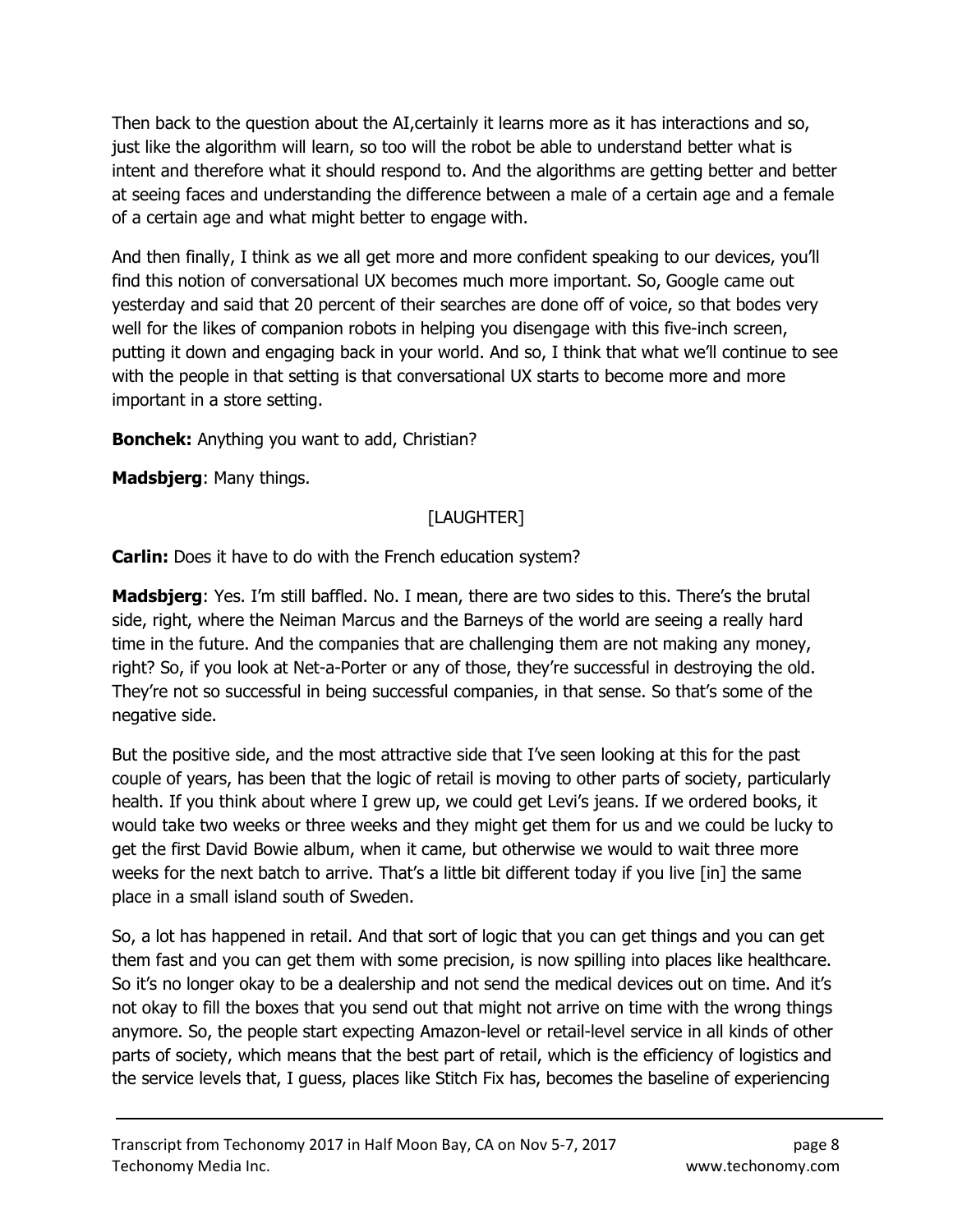anything. And that puts a whole lot of pressure on places that should be under a lot of pressure, like the dealership system in North America. And that's great.

So, there's sort of a negative and a positive side. There's a destruction of things that might not need to be destroyed, but there are certainly destruction of things that ought to be under a lot of pressure.

**Bonchek:** Yes. So, we change the expectations.

Madsbjerg: Absolutely.

**Bonchek:** Well, we're going to questions in a minute, but before we do that, we have to talk about Amazon.

And in particular, two questions for you. One is, can you compete with Amazon or as a retailer, is it a matter of competing over whatever Amazon isn't doing?

And the second is, I don't know if it's an unfair advantage, but Amazon's retail is essentially subsidized by Amazon Web Services, right? Ninety percent of their operating profit comes from Amazon Web Services. So, can you make money as a pure play retailer anymore or do you need to find someplace else to make the money so that you can then deliver those experiences? Julie, if you want to start.

**Bornstein:** My friend, Andy Jassy, who runs Amazon Web Services, got mad at me for recently saying that AWS subsidizes their retail business—pointing out that they are making a lot of money in their resale business. So, just to stand corrected on that—but certainly, it helped when they got going and they're certainly making it on volume. Although, oftentimes you go to Amazon today and it's not the cheapest price either. So, they've done a phenomenal job of using technology and data science to really get that pricing right too.

It is true that Amazon has a massive advantage and it's only going to continue when it comes to broad commerce. The experience that they have trained the majority of households to just go and if you know what you need, type it and click and don't think again—is like, you know nothing I feel like I've seen in terms of behavioral shift in commerce. And I think it is and will be very sad for consumers and brands if the rest of retail doesn't figure out how to survive in spite of Amazon. And I think it's going to come in a number of different ways but ultimately, it's wherever Amazon doesn't decide to be best at.

So, if you go to Amazon's site right now as we all know—if you actually don't know what you want, it's pretty hard to figure it out. Really, they are the best product search engine and logistics company. And so, whether it's introduction to new brands or whether it's trying to figure out the differences between something or you want something that's more. Beauty is a really interesting example. It's fine for replenishment, although they don't have a lot of brands because a lot of the brands, and at least the prestige beauty side—I'm talking about this example because of the years I spent at Sephora—understood that selling to Amazon was really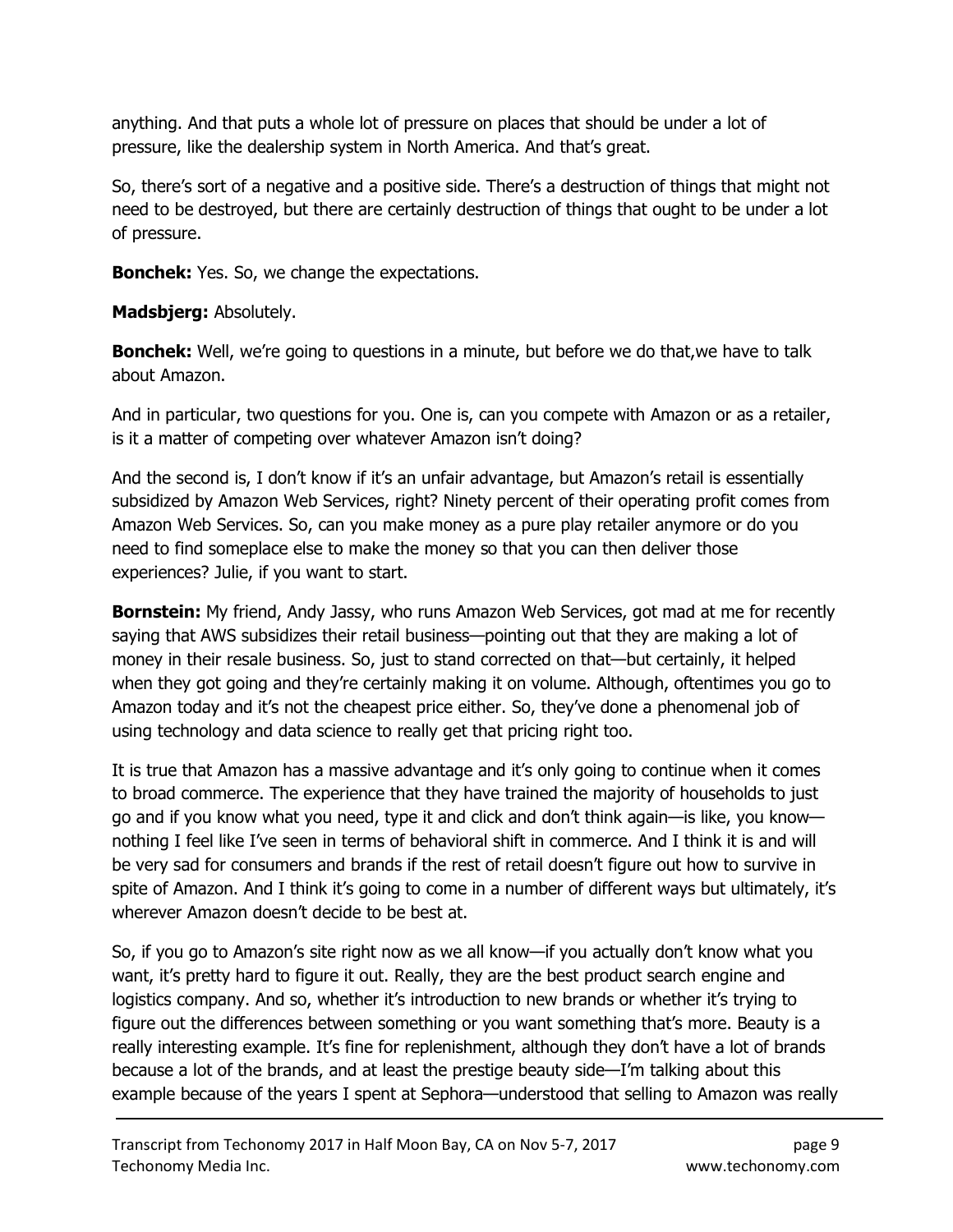ultimately brand degradation. In a sort of brand segment where really, your original differentiation came from control of distribution—a higher end beauty is an example of that— Amazon is kind of the opposite of that.

And so, what happens, theoretically, is then the retailers and then the brand itself—the direct business—end up becoming those that invest in building the brand and telling the story best, but if the transaction is happening through Amazon, those companies won't be able to continue to afford to be in business. There's this interesting cycle that in some subsegments, I think, stayed away from Amazon. And fashion too—and certain luxury areas.

And so, I think it will be sort of interesting to see Amazon as actively trying to go after those, but they haven't really set up a model yet that shows how that's sustainable. So, I think that's one example of—I think being expert in certain categories, I mean—it was amazing to me to watch the department stores lose share of beauty as Sephora grew share of beauty—and the total beauty industry grew, but disproportionately through, sort of the focus of the specialty experience that Sephora provided.

And so, category expertise—I was with my daughter last night at Sunglass Hut. I was just sort of talking to her about how the truth is that there are still category expertise that makes consumer experiences better. And I don't think that's—at least at this point—where Amazon is focusing.

**Bonchek:** Best Buy, who people considered down and out, has really come back and changed things around. I'm sensitive—

Carlin: But—but—if I could just jump in.

### Bonchek: Yes, please.

**Carlin:** So, a couple things. One, aspirational categories, like cosmetics—and I worked on CoverGirl for many years, so I know she's absolutely correct on that—and high consideration purchase categories are where Amazon's going to struggle to really be truly dominant. And so, if you think about where Amazon is so strong at, it's really three things.

One, we talked about. Identity. They generally know it's you—probably 95 percent of the time if you log into your account, it's probably you, though sometimes it's not. As we've learned with Facebook lately, sometimes it's not really who you think it is.

Second is intent. They're very good at understanding what your intent is and therefore being able to deliver you recommendations.

The final piece is attribution. Knowing, through providence, that it really was Julie who actually made that purchase.

And those three things are where the physical retail really needs to step up a game. And by the way, financial institutions as well. So, from a technology perspective, one of the ways you're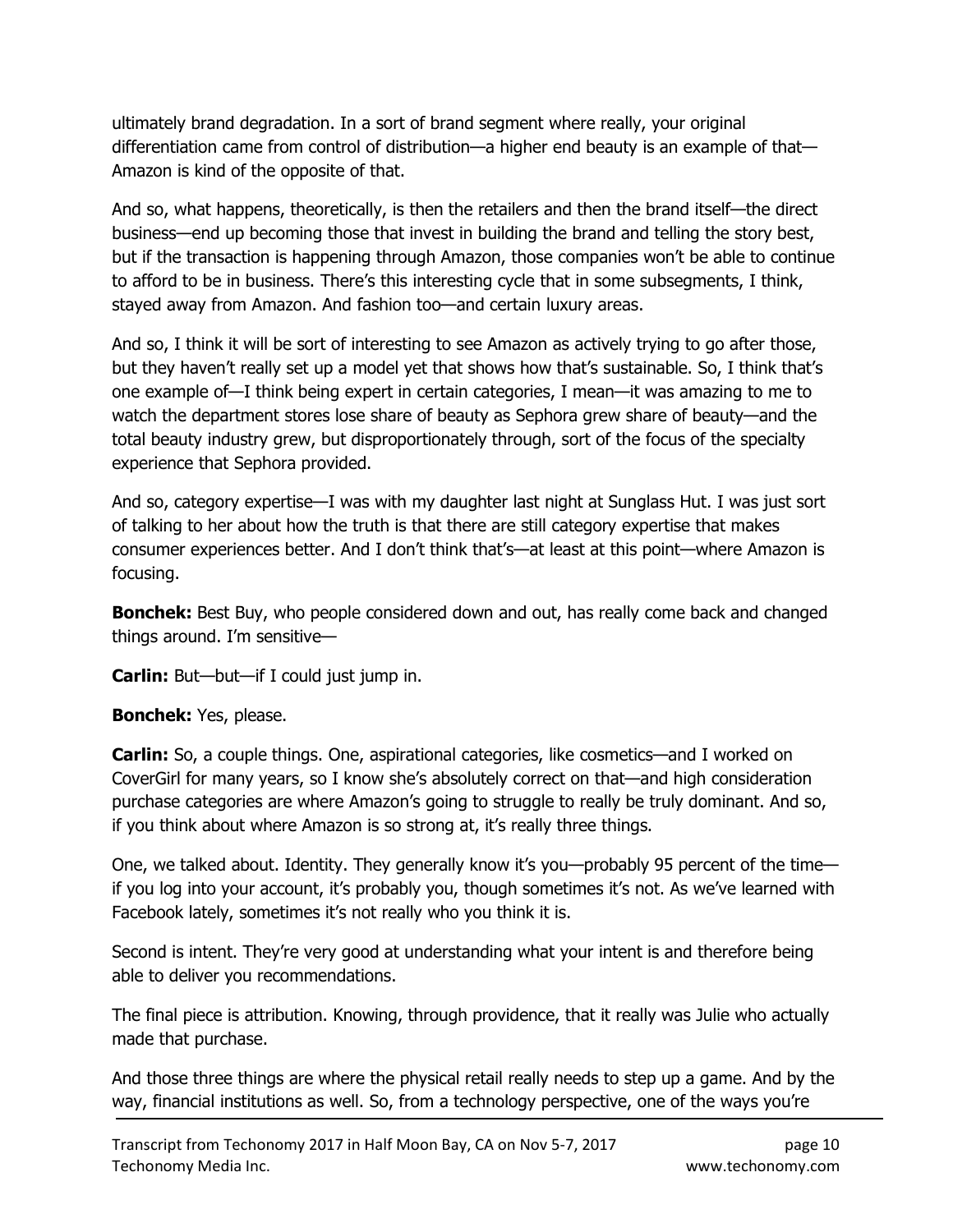going to need to address Amazon is through those three pieces. And the better the retailer is doing that, the better they are to fend them off.

**Madsbjerg:** We need stores though.

Carlin: Yes. Absolutely.

Madsbjerg: Our cities need stores. Our streets need stores.

Bonchek: Yes.

**Madsbjerg:** How boring is it if there are no stores? We need to make sure that the experience side, which I think Amazon isn't very good at it—I think they're a great logistics company, but they can't—

**Bornstein:** Their store literally looks like a mini Barnes and Nobles.

# [LAUGHTER]

**Madsbjerg:** I know, and it's very confusing.

**Bornstein:** The lack of creativity is mind boggling.

**Madsbjerg**: Very confusing. So, the human side, I don't think they have a very good handle on. And identity and those kinds of things—like what kind of experience you want. But somebody needs to figure it out because we need stores.

**Bonchek:** So, let's get some of the audience. Here we go. Great.

**Audience 1:** This is a question and a comment. I've been thinking about this a long time. This is my shampoo and my mouthwash from this morning and if you look at these things, they are mostly water and glycerin. This stuff can cost you \$60 bucks for this little tube and I can buy glycerin from bulk apothecary for \$18 bucks for 24 ounces.

My interest is transforming education and also fostering entrepreneurship—and here's my comment question. It seems to me that you get a burst of entrepreneurship where you get disintermediation of an industry and I wonder about personal care products. I started going to Lush, which I loved. Lush cosmetics—they're amazing. The stuff is beautiful. It's ethically sourced. They don't test on animals. They tell you the village they went to get the nut—to get the oil and they make it. And the stuff is expensive. And we think, "Well most people couldn't afford this!" I wonder about a transformation of retail where something like the personal care industry gets disintermediated, because I could go to bulk apothecary and buy anything I want to make anything I want—and indeed I make my own makeup.

So, my question is, do you see a disintermediation in this business that allows more people to be entrepreneurs—i.e. small ones doing stuff out of their kitchen or maybe the retail stores, a bunch of pop-up shops with small entrepreneurs. Again, adding service to a product.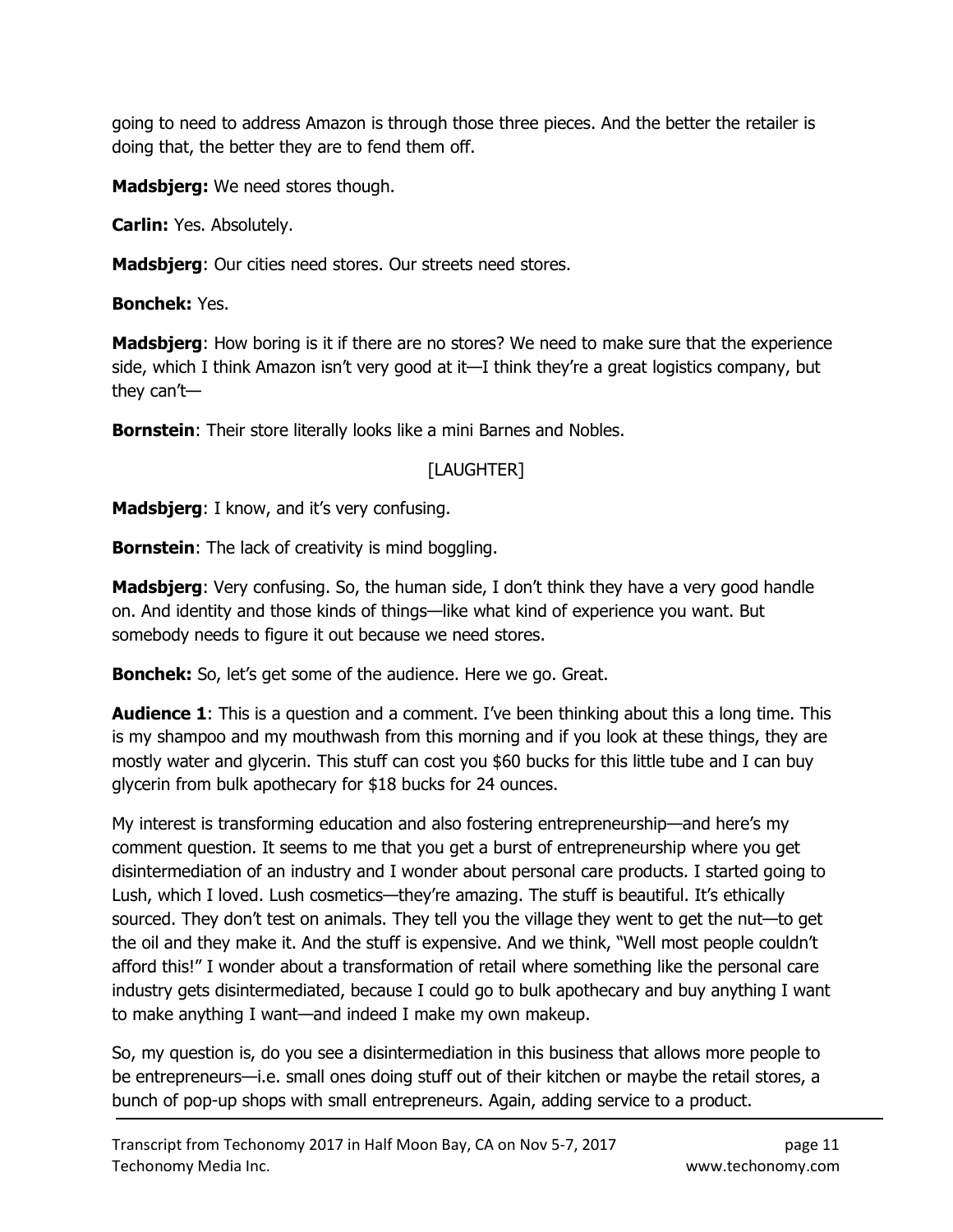**Bonchek:** Well, and to build on that, it also relates—I'm curious your thoughts on the future of brand—because if you had the choice between a product on Amazon with a 90 percent five-star reviews, but a brand you never heard of, or a brand you knew but mostly three-star reviews, which are you going to buy? And so, if you've seen Brandless or Public Goods, where the brand doesn't matter anymore but the story of where it came from is what's important—so what do you think about this great comment/question?

**Bornstein:** There is a massive amount of innovation going on right now in the consumer care, personal care, beauty industry. And what's fascinating about it is a lot of it is happening direct. It's happening through Instagram. It's also happening through Amazon. So, people are creating product around search terms. So, they're seeing, okay—organic SPF. We're going to create sort of a sun cream and businesses are growing to \$50 million dollars in a year or two because they're key wording, you know—they're looking at key words from Amazon.

So, I do think—I do think that there is a—DIY is niche. It just always is. So, you know, I think that the idea of building new brands and businesses that don't have huge barriers to entry and that take advantage of whatever—key evolving trends. I mean, I'm obsessed with—I think within the next five to ten years every single beauty product that has goop should come with replenishable compostable bag—I mean, the fact that we're replacing every container that we have—every whatever it is, month or three months, drives me bananas—I think there is going to be—I do think there is going to be innovation and more access.

I do think brand matters and I do think the only thing about brand that is changing is that people are experimenting with new brands—and their loyalty to a single brand is moving faster because they're direct access to learn about new brands through friends and social media in a much faster way. But, I think Brandless is a brand, so—

**Madsbjerg**: I think insight, too—we were part of changing Chanel No. 5 in the last year or so—and introducing a new perfume called Gabrielle—and they are based on insight into the lives of women today. And those women we met, when we met them all around the world, wanted something else than women wanted ten years ago. And the kind of urge and yearning they had about what it meant to be a woman and what life could look like was different than before. And I think one of the reasons why those are successful products is that we understood what was going on.

Is that brand or is that store? I don't care. It's insight into lives of the people we want to have a conversation with. And I think that's not about technology at all. That's just about understanding each other and I think that's still the heart of what good retail is.

**McMann:** Just to dovetail off of Christian's words, I'm Katie McMahon from SoundHound, a voice and AI platform company. People want to have a conversation with the brand and that brand truly represents your product, your service, what you are—so I just pause it out as you ask the question about Amazon. The shift to a voice interface and will your brand ship with an Alexa-branded interface to your thing to which that data then gets subsumed by a giant?